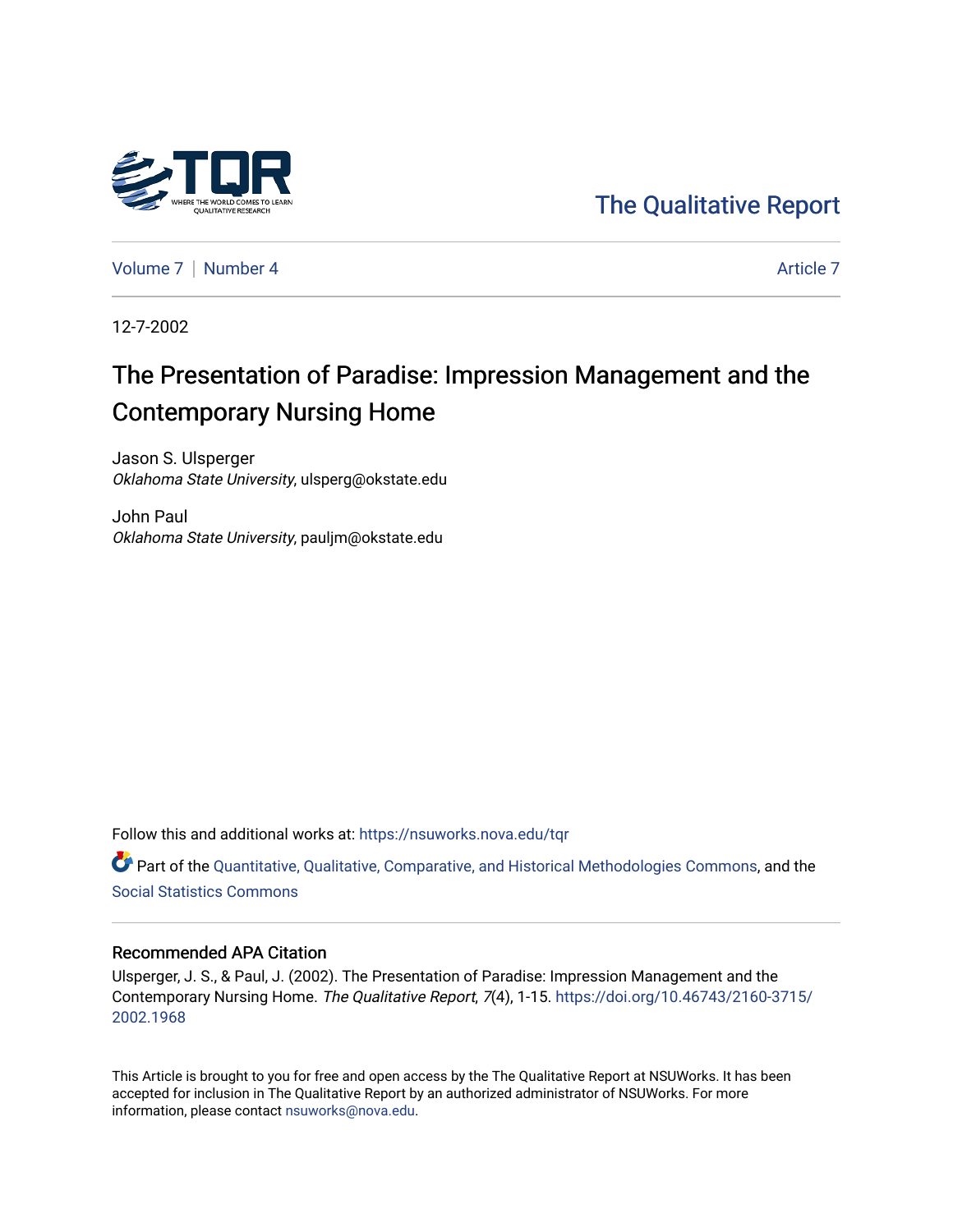

# The Presentation of Paradise: Impression Management and the Contemporary Nursing Home

#### Abstract

This report discusses dramaturgical perspectives, organizational impression management, and the history of the nursing home industry. Through participant observation, it uses a critical dramaturgical analysis to examine social interaction in three for-profit nursing homes. It explores how employees in these facilities create impressions of affective care in the face of negative publicity and long-term care competition. Specifically, the article examines four impression management tactics related to nursing home environments, concluding with suggestions for future research relating to organizational deviance.

#### Keywords

Dramaturgy, Impression Management, Nursing Home, and Long-term Care

#### Creative Commons License

ၜၜၜႜ

This work is licensed under a [Creative Commons Attribution-Noncommercial-Share Alike 4.0 License](https://creativecommons.org/licenses/by-nc-sa/4.0/).

#### Acknowledgements

This project was supported by a Quebec Government Fonds pour la Formation de Chercheurs et l'Aide à la Recherche (FCAR) Doctoral Grant and by a FCAR Foreign Exchange Research Grant to the author.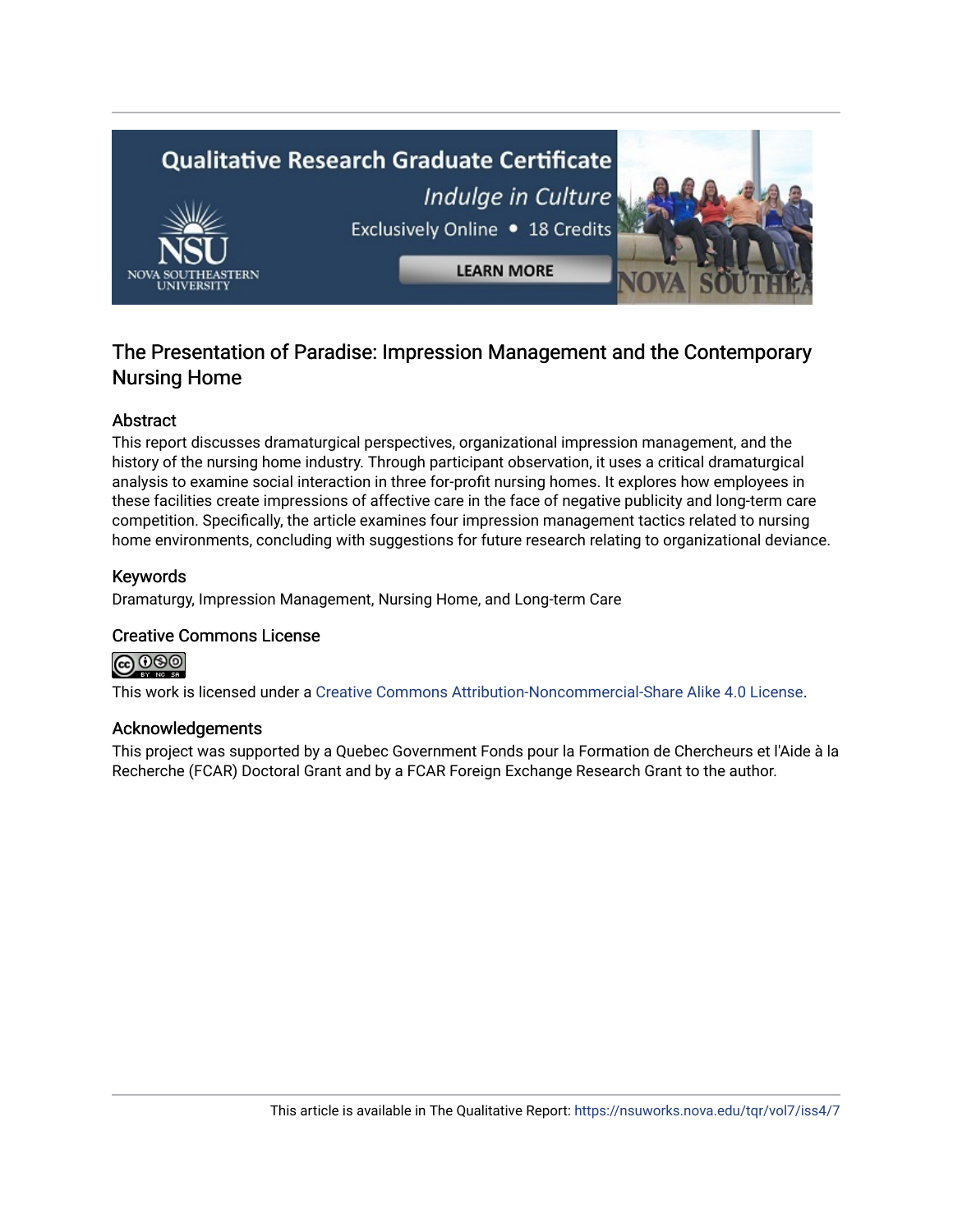# **The Presentation of Paradise: Impression Management and the Contemporary Nursing Home by Jason S. Ulsperger and John Paul<sup>+</sup>**

*The Qualitative Report*, Volume 7, Number 4 December, 2002

### **Abstract**

This report discusses dramaturgical perspectives, organizational impression management, and the history of the nursing home industry. Through participant observation, it uses a critical dramaturgical analysis to examine social interaction in three for-profit nursing homes. It explores how employees in these facilities create impressions of affective care in the face of negative publicity and long-term care competition. Specifically, the article examines four impression management tactics related to nursing home environments, concluding with suggestions for future research relating to organizational deviance.

**Key Words:** Dramaturgy, Impression Management, Nursing Home, and Long-term Care

Friends and family provide health care at intermediate levels for a majority of the elderly. However, portions of the population 65 and over need intense supervision due to cognitive impairment and severe health problems. Family members are likely to place these individuals in long-term care facilities. These facilities provide nursing care to sick or disabled people that do not need hospital services, but cannot use assistance from home health care (Sahyoun, Pratt, Lentzner, Dey, & Robinson, 2001). With estimates that 70 million Americans will be 65 years of age and older by 2030, long-term care will remain an essential component of the U.S. health care system (Strahan, 1997).

Long-term care involves a range of health services, personal care, and social services delivered to individuals who lack the capacity for self-care. Nursing homes often provide these services (Kane & Kane,  $1987$ ). With a rise in the number of elderly in the population, nursing homes are caring for more clients. In the early 1970s, there were slightly more than one million residents in nursing homes, while there are currently 1,608,700 residents in 1,700 facilities (National Center for Health Statistics, 2000). Estimates indicate that over 40 percent of Americans who turned 65 in 1990 will spend time in a nursing home before they die (Kemper & Murtaugh, 1991).

Considering these trends, economic competition for clientele is intense in the long-term care industry. Though the decision to institutionalize a family member is complex, it is important for nursing homes to create a satisfactory image of caring to pull in prospective residents. Images of elder care as paradise make the decision to place a loved one in a specific facility more feasible. In addition, impressions of affective care are essential in that they counter negative images historically associated with nursing homes.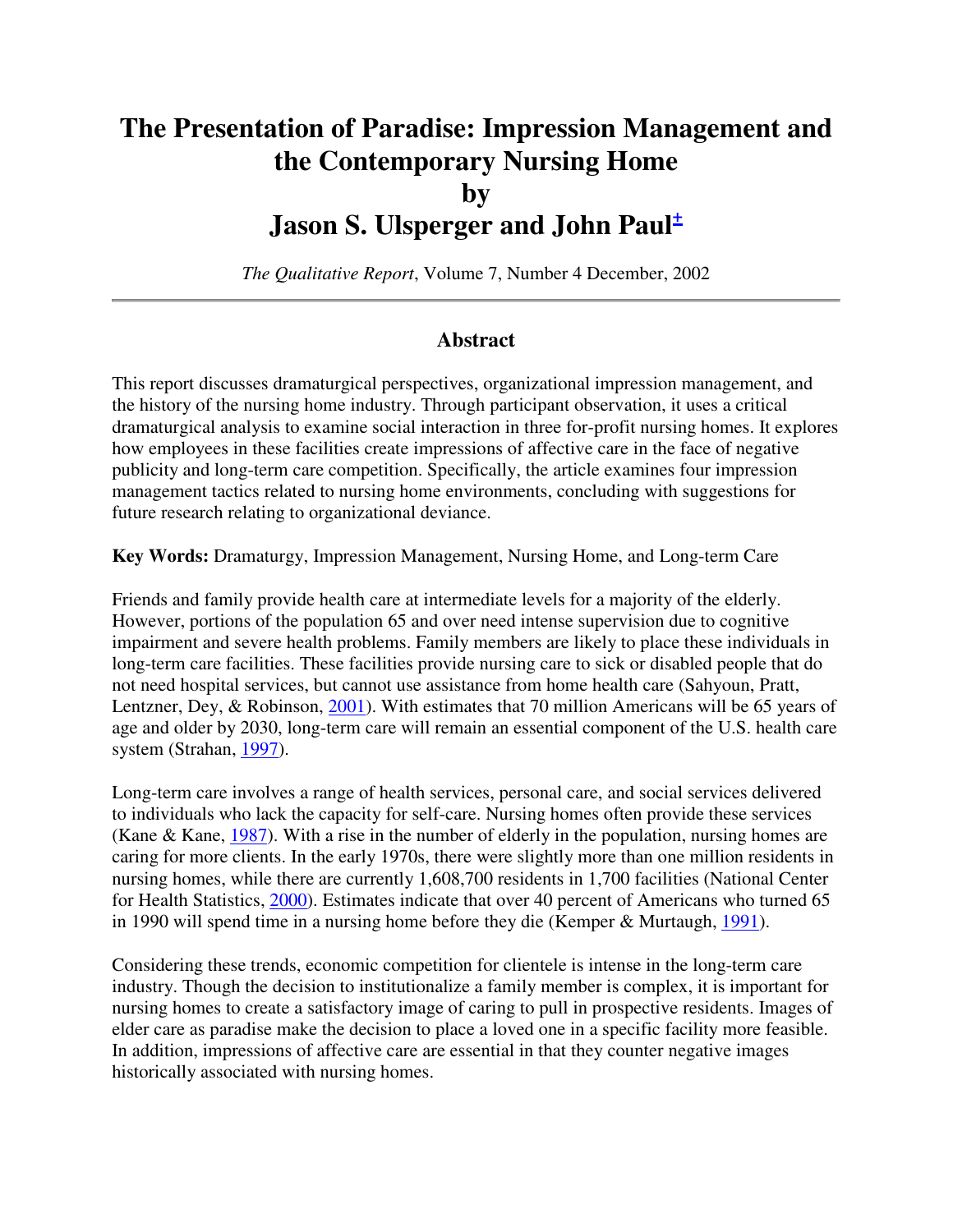This report discusses dramaturgical perspectives, organizational impression management, and the history of the nursing home industry. Through participant observation, it uses a critical dramaturgical analysis to examine social interaction in three for-profit nursing homes. It explores how employees in these facilities create impressions of affective care in the face of negative publicity and long-term care competition. Specifically, the article examines four impression management tactics related to nursing home environments, concluding with suggestions for future research relating to organizational deviance.

### **Conceptual Framework**

Dramaturgy has been a central theme in the social sciences for decades. Various analysts discuss micro-level action in terms of theatrical analogies (Burke, 1945; Cochran, 1986; Combs & Mansfield, 1976; Goffman, 1959; Hare, 1985; Hare & Blumberg, 1988; Harre, 1979; Lyman & Scott, 1975; Manning, 1982; Perinbanayagam, 1982). These examinations create a general conception that dramaturgy is the study of how humans accomplish meaning through interaction (Brissett & Edgley, 1990).

In the dramaturgical perspective, social interaction is akin to a theatrical performance. Individuals engage in scripted behavior in order to persuade a desired mode of action from those with whom one is interacting (Holstein & Gubrium, 2000). With this perspective, people gauge the responses of behavior and alter it to create a desired impression for an audience. As Goffman (1959) states, "when an individual plays a part he implicitly requests his observers to take seriously the impression that is fostered before them. They are asked to believe that the character they see actually possesses the attributes he appears to possess…" (p. 17).

In the dramaturgical framework offered here, social action is viewed as a process wherein actors play parts, manage their actions, and seek to develop impressions crafted in the backstage to generate favorable images. Implied by this statement is the perception of the dramaturgical actor as one who is consistently scheming to deceive others with illusionary manipulations (Wilshire, 1982). The field of critical dramaturgy exemplifies this position the best (Young, 1990). It implies that actors in capitalist societies promote their interests, which usually relate to profit, with impression management strategies. However, this is not to say that all dramaturgical conceptions take this stand.

Some analysts argue that impression management is not the consequence of dramaturgical awareness, but merely a process inherently connected to the actor (Brissett & Edgley, 1990). Such a view insinuates that in social transactions *a priori* motivation is lacking -- meaning the actor does not constantly seek to control the impressions of others for calculated advantage. Regardless of this debate, there is little dispute that impression management occurs in the process of various interactions and milieus. For example, many analysts have explored the role of impression management in terms of organizational face work using qualitative methods.

Maines (1977) argues that social organizational processes transcend individuals and constrain their behavior. In terms of organizational analysis, dramaturgy involves the negotiation of image and meaning through individual members of the organization. Individual members of a group build social order through impression creation. Using observations from fifteen mortuaries,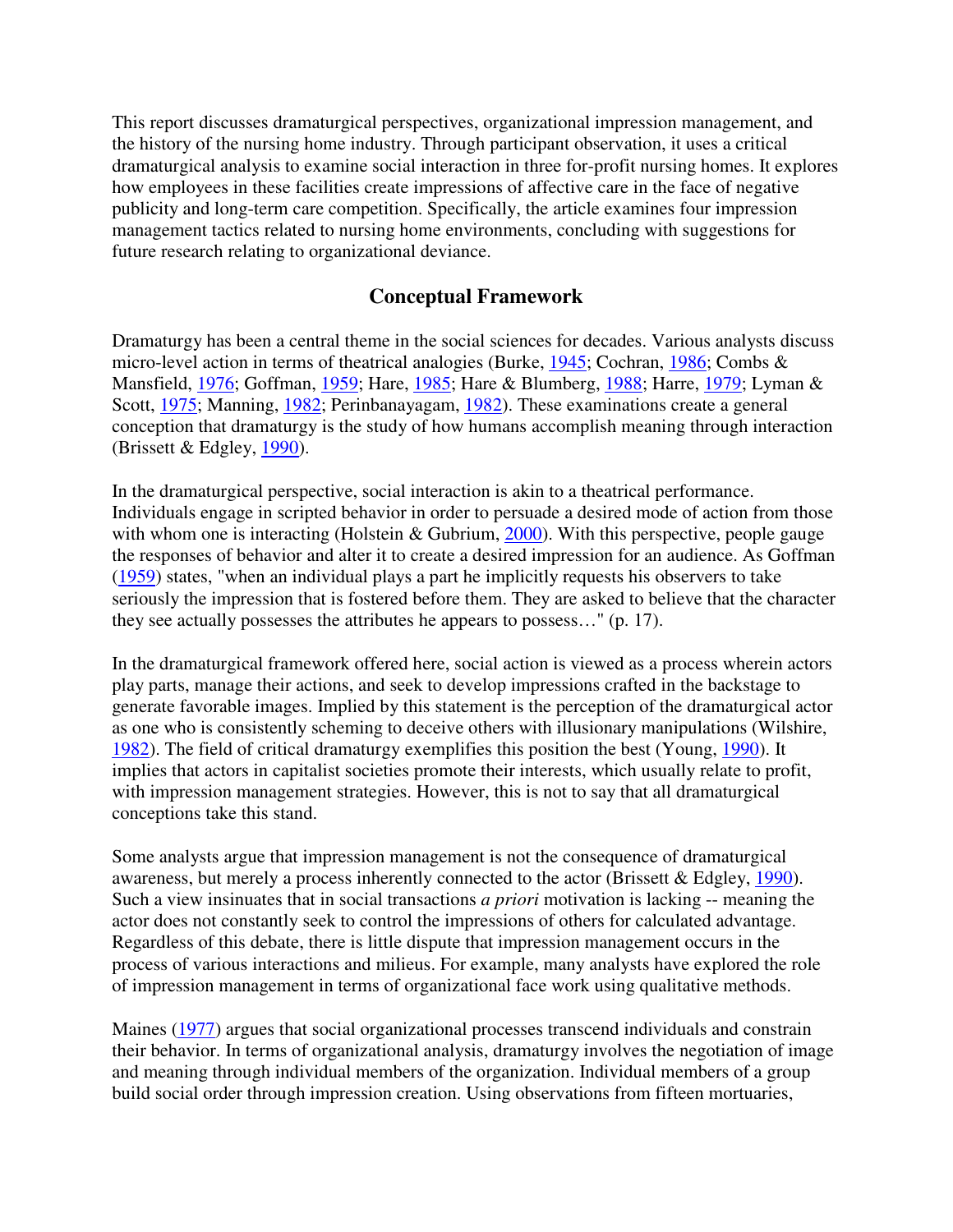Turner and Edgley (1976) contribute to organizational impression management literature with their examination of funeral home directors. With categories based on front and backstage activity, they explore the manner in which funeral home directors create impressions to control ceremonies, organizational reputations, and the legitimacy of death work.

Boles, Davis, and Tatro (1983) further justify dramaturgical application in their work on fortunetelling as a con game. Using in-depth interviews as a source, they imply that in various occupations and organizations "everyday deception" occurs "in which actors manage their impressions to control the perceptions of others for profit" (1983, p. 375). Using thick descriptions, they conclude that to exploit potential clients, fortunetellers construct misrepresentations in the backstage.

Kolb (1985) uses dramaturgical insight in an examination of federal negotiators. She argues that explicit impression creation legitimizes the negotiator. Since mediators have limited formal authority, they must establish credentials through expressive tactics. These tactics help to shape the daily interpretations of what it means to be a negotiator in their organizational environment. Other studies examining organizational environments and dramatic themes include Haas and Shaffir's (1977) study of doctors, Booth-Kewley, Rosenfeld, and Edwards' (1992) study of impression management and Hispanic Navy recruits, and Hooghiemstra's (2000) review of corporate image creation.

This article expands on dramaturgical literature focusing on organizations by analyzing the dynamics of impression management in the contemporary nursing home. The existing literature on organizational impression management does not provide an understanding of image creation in long-term care environments. Using a critical dramaturgical perspective, this research explores this theoretical gap by examining for-profit nursing homes in which the use of face work to create positive images of care is evident.

## **Background: History and Research**

In 1966, the U.S. government began subsidizing old-age institutions through Medicare and Medicaid funding. From that point forward, the move from county maintained poor farms to institutionalized nursing home care took place. Private businesses and corporations started caring for the elderly population needing long-term care. As early as 1968, approximately 77 percent of nursing homes existed for-profit, while only 23 percent were nonprofit (Manard, Kart, & Gils, 1975).

Public watch groups began criticizing privatized institutionalization for the aged starting in the 1970s and early 1980s (Mendelson, 1974; Townsend, 1971; Vladeck, 1980). They urged policymakers to realize that corruption was rampant in the long-term care industry, and many nursing homes had turned into second-rate living environments. Media sources pointed out poor living conditions were due to financial cut backs intended to increase revenue (Hess, 1976). Regardless, in the early 1980s, President Reagan felt pressure from interest groups supported by for-profit corporations to deregulate the nursing home industry, and substandard levels of care continued (Harrington & Carrillo, 1999). Recent reports show the continued dominance of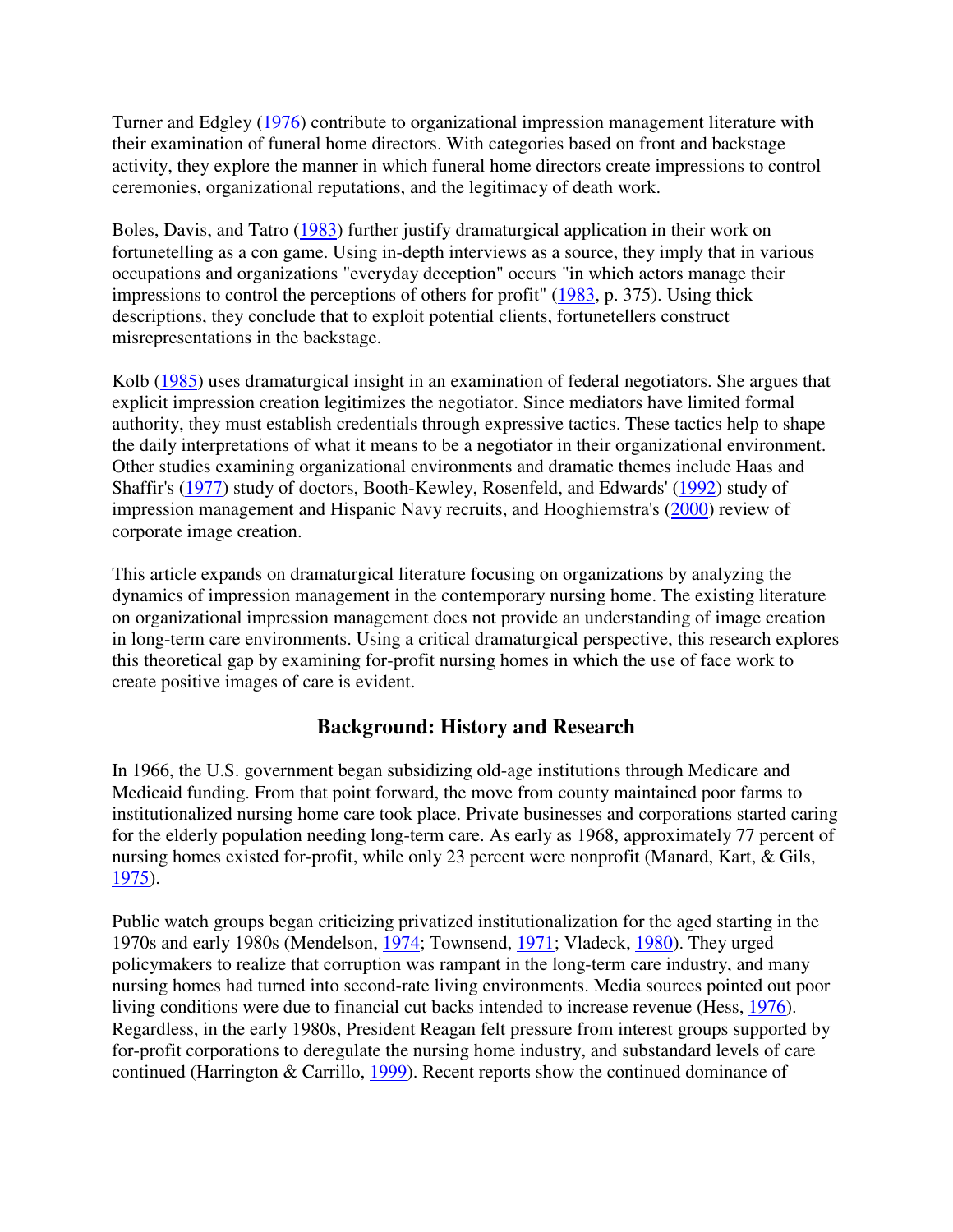privatized nursing home care in the United States. They reveal 70 percent of nursing homes exist as for-profit facilities (Gabrel, 2000; Strahan, 1997).

With reports of poor living conditions in long-term care, researchers in various fields started focusing on nursing homes. Gubrium's (1975) landmark work is a significant study concentrating on the nursing home industry. His examination of a nonprofit Midwest nursing home he calls Murray Manor provides useful information pertaining to organizational dynamics based on staff position. Using exchange theory, the work of Kayser-Jones (1981) contrasts a for-profit institution in California with a National Health Service institution in Scotland. She discusses how the nonprofit Scottish home enhanced the quality of care for its residents. Primarily, the Scottish facility had more regard for its residents' personal rights such as privacy. In terms of the forprofit home, she discusses dehumanizing situations, such as staff bathing men and women simultaneously in the same room, and residents freely defecating on floors.

Vesperi's (1987) work assesses her employment as a nurse's aide concentrating on how expectations of peers and residents shaped day-to-day practices in nursing homes. She finds that habitual institutional processes impeded the ability to meet expectations of those with which she interacted. Powers (1988) gained employment as a nurse in a New York nursing home. Her work uses network analysis to reveal strategies elderly residents use to construct support systems. O'Brien (1989) reviews a nonprofit church facility in the eastern United States and notes how the institutional orientation toward morality and faith influenced the resident's worldview as well as the caregivers.

Timothy Diamond's (1992) research is of particular importance in terms of nursing home analyses. He gained a formal education in nursing home work by becoming a certified nursing aide. Following his training, he entered the field without revealing himself as a sociologist. He explains that initial overt disclosure was necessary because he could not get himself hired otherwise. As he asserts, the study "was forced increasingly to become a piece of undercover research" (1992, p. 8). Regardless, using Marxist conceptions he concludes from his observations that "caretaking has been turned into a commodity and managed as a capitalist industry" (1992, p. 169).

Paterniti (2000) reviews identity construction by residents in nursing home environments. In her study of a for-profit nursing facility, she points out that habitual actions by the staff of a nursing home develop into embedded routines contributing to a common stock of knowledge concerning operations in the facility. When the staff operates from these ritualized practices, they take for granted the residents, whose presence originally defined the necessity of their routines. Other qualitative studies focusing on nursing home environments reveal the many levels of social reality existing in long-term care surroundings; however, they fail to address issues related to impression management (Foner, 1994; Gubrium, 1993; Henderson, 1981; Savishinsky, 1991; Shield, 1988).

### **Method**

The primary data for this paper involves information collected from participant observation in three nursing homes. The facilities were located in areas in close proximity to the researchers. As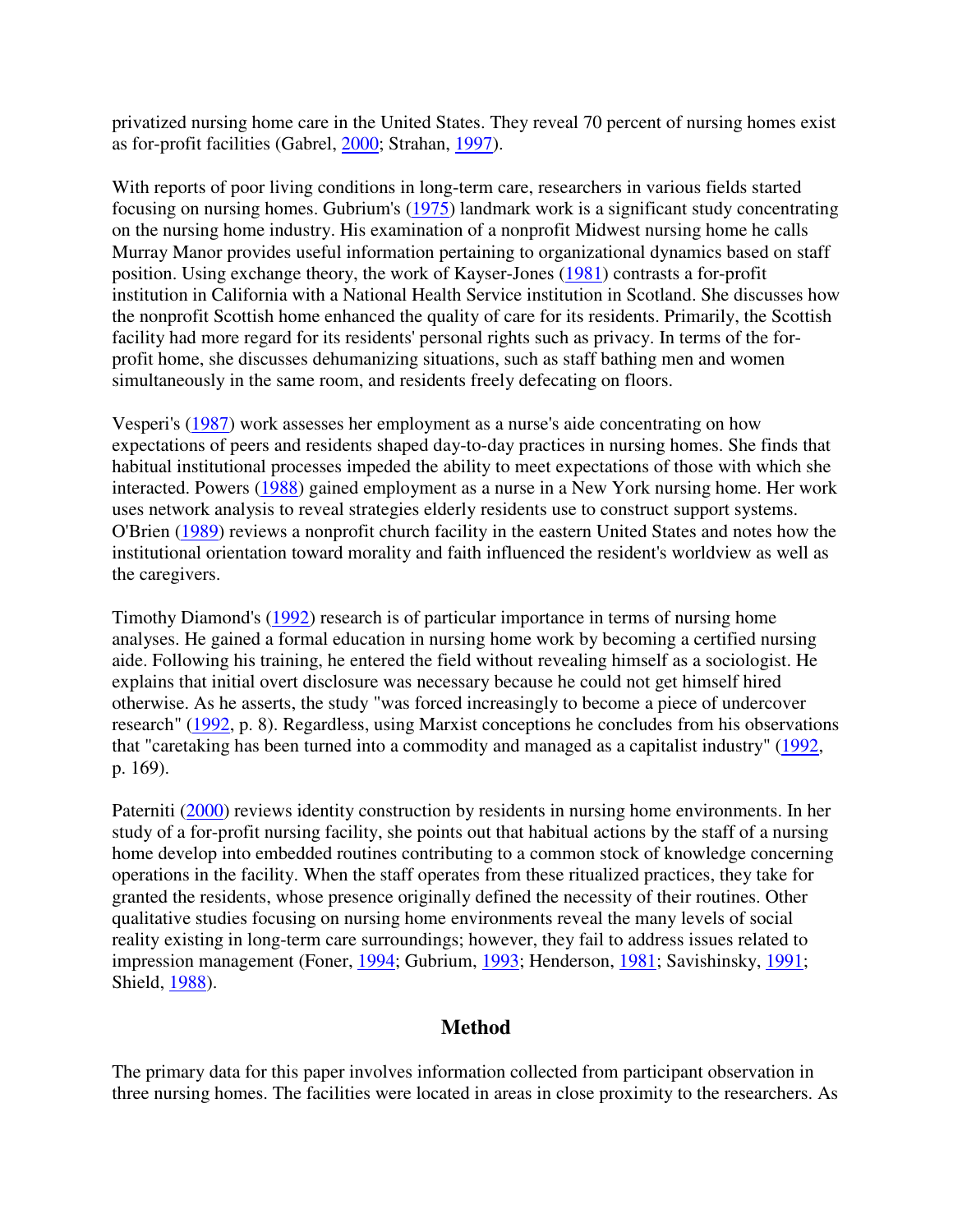such, we used purposive sampling methods. In qualitative research, purposive sampling involves researchers using their special knowledge in intentionally selecting research environments (Berg, 1995). It was necessary to intentionally target certain nursing homes since the focus of this research involves only for-profit facilities. This article refers to the institutions studied with the pseudonymous names Mills Healthcare, South Haven Estates, and Stanville Nursing Home. Through observations in each institution, the first author gained knowledge of patterns relating to images of care by taking on differing roles with various strategies used in qualitative research.

# **Data Collection**

The first author initially worked as a volunteer at Mills Healthcare. Mills Healthcare is a forprofit facility with 113 beds and 94 residents located in the southeast United States. It is part of the one of the largest nursing home chains in America (Forrest, Forrest, & Forrest, 1993). Following a meeting with the executive director, a discussion emerged concerning the first author's interest in nursing home life. The executive director agreed to be shadowed over the course of the next few months and served as a gatekeeper from that point forward. In addition to observations, the director believed any attempts to understand her facility should involve volunteer work. In order to observe social interaction at Mills Healthcare, assisting administrative staff on a weekly basis was a requirement. Berg (1995) describes this process as a research bargain.

Observations and volunteer work at Mills Healthcare lasted from January 1999 until June 1999. Supervision from two executive directors during that period yielded access to staff meetings and resident records. Volunteer work involved task support for the executive director, social service director, activity director, and nursing staff.

The data from the first wave of observations inspired a second wave focusing on another home. This involved gathering information at South Haven Estates, a 125-bed facility with 58 residents in the southwestern United States. The social service director of South Haven Estates was approached and discussions ensued pertaining to the possibility of performing observations and volunteer work. She agreed, but limited access to organizational activities outside of the managerial sphere. As such, while at South Haven Estates, observations were restricted to interaction between residents and lower level staff members. Volunteer employment at South Haven Estates lasted approximately six months, ranging from August 1999 to December 1999.

Additional observations occurred at Stanville Nursing Home, a 105-bed facility with 96 residents. As with Mills Healthcare, this facility is located in the southeast United States. Observation at this facility was less intense. It involved visits with five residents only during weekends from August 1999 to December 1999. During several observation periods, unstructured interviews with staff took place. Modeling the work of Diamond (1992), field notes were predominately drafted during the hours following volunteer work and visitation.

# **Data Organization**

The organization of information involved typing field notes onto a word processing program. The first author directly typed information into the program on afternoons following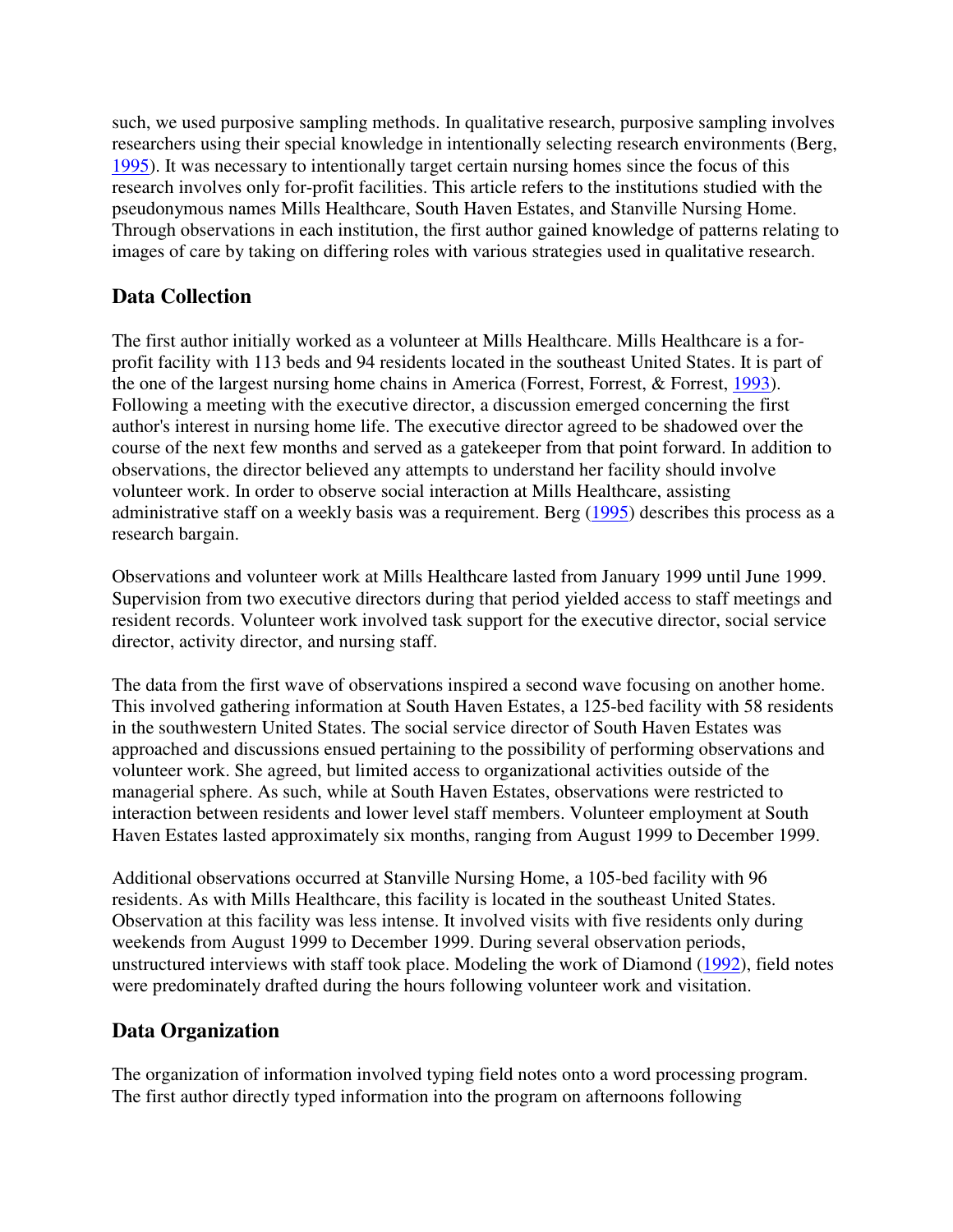observations. Utilization of a word processor for field notes provides compact storage and the ability to move rapidly from one location in the notes to the next during the process of analysis. This creates the ability to move quickly from one event to the next expanding on the ability to reconstruct events following observation periods (Berg, 1995).

Using open coding techniques, we initially read all field notes to systematically extract themes. With both researchers reading and rereading the field notes to extract themes, each researcher had a chance to render judgements about the dependability of the notes. This process was necessary to ensure a sense of credibility in relation to our findings. Following separate reviews of the information, we categorized notes as theoretical, methodological, and reflexive. Theoretical notes concentrated on observations concerning impression management. Methodological notes related to observation strategies and data recollection. Reflexive notes involved thoughts concerning the research process.

Following the open coding of observations, we focused our attention on entries from the theory category. Again, we each read and reread each entry finally coming to a consensus on patterns in the conversations and activities of people depicted in the notes. The patterns pointed to four salient subdivisions relating to dramaturgical practices in for-profit nursing homes. They included issues focusing on the labeling of facilities, the construction of physical environments, the management of problems, and the reconstruction of resident narratives. In relation to our findings, we provide quotations from conversations to build confidence in the accuracy of the theoretical subdivisions presented (for elaboration see Berg, 1995).

## **Impression Management and Nursing Homes: A Comparison of Four Tactics**

Diamond (1992) points out, businesses and corporations in the long-term care industry are making gray gold. Following his research, we use a critical dramaturgical perspective to propose for-profit nursing homes turn images of paradise into monetary gain with high-quality impression management. In concurrence with Turner and Edgley (1976), this research implies organizations provide a dramaturgical front to enhance their reputation. Following the work of Boles et al. (1983), this research concludes organizations use impression management techniques to increase profits. While cutting costs and providing inadequate care, some nursing homes encourage employees to present the organization in a favorable light. This serves to counter negative stereotypes and increase revenue by pulling in more clientele. This section examines four impression management strategies relating to nursing homes.

# **Labeling and the Organization**

As previously discussed, in the 1970s and early 1980s, many nursing homes were under attack for placing profits ahead of quality care (Mendelson, 1974; Townsend, 1971; Vladeck, 1980). However, organization members report that label shifts occurred to counter negative reputations tied to elder care facilities. Staff members indicate that in the long-term care industry it is hard to tell if a facility is a nursing home or is not. As an executive director at Mills Healthcare stated,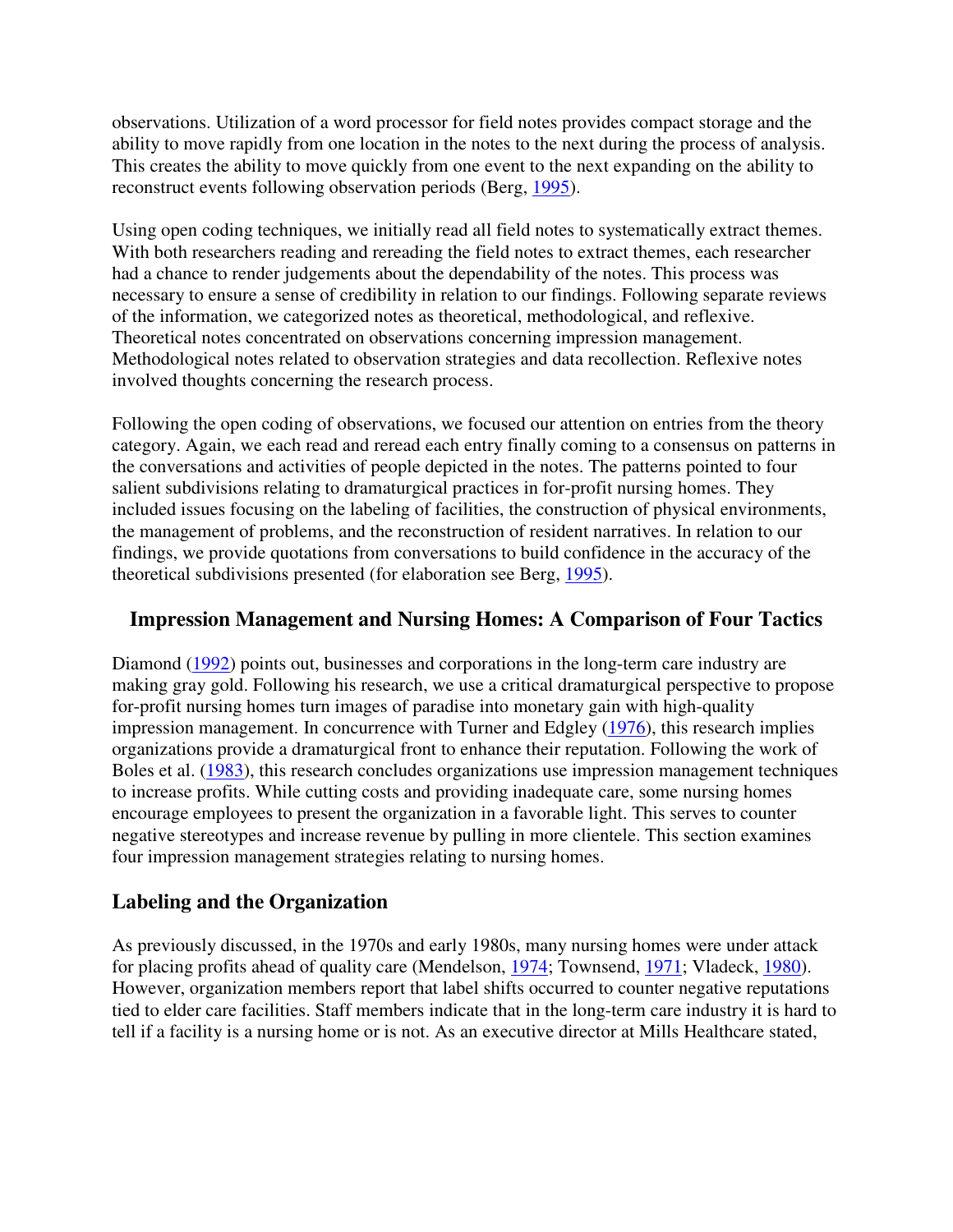"The last place I worked at had the phrase nursing home in the name. Now when I tell people where I work, they ask me what kind of business it is. I have to explain to them that health and rehabilitation center now means nursing home."

Forrest et al. (1993) point out decades ago you could look for a nursing home in a local phone book and find several organizations under that listing. The typical yellow page listing under nursing home now refers you to sections labeled convalescent home. Under this listing, you can find organizations labeled health care facilities, skilled nursing facilities, or nursing centers. Forrest et al. (1993) explain that many of these terms overlap and few have real meaning in today's health care delivery system. Though the federal government now refers to Medicare or Medicaid certified organizations as skilled nursing facilities, many government agencies still describe long-term care institutions as nursing homes (Giacalone, 2001).

An examination of government policy partly explains the renaming of nursing homes (Giacalone, 2001). However, many workers interviewed believe these name changes allow many facilities to elude degrading stigmas related to the industry. In Goffman's terms, many of these organizations explicitly alter their "front" (1959, p. 22). Through a sense of dramaturgical awareness, certain facilities in the industry seek to create a different impression relating to nursing homes. As indicated by upper-level staff interviews from Mills Healthcare, many facilities stage name changes to manage negative stereotypes and increase their level of clientele. It appears that the industry uses renaming tactics specifically in cases of ownership change or the reopening of a home following a state mandated closure.

Impression management tactics relating to labeling also occur to control impressions inside nursing homes. As Gubrium (1975) discusses, owners and administrators struggle with attempts to label the structures within the nursing home environment. In the early years of formal longterm care, staff members called floors units instead of wards. Gubrium (1975) explains that administrators wanted the atmosphere characterized as a comfortable home habitat and the word ward was inappropriate. On the contrary, the use of the word unit helped to shift resident thoughts away from any association with a medical context, specifically hospitalization.

# **Constructing the Set**

In terms of set construction, the importance of impression management in the contemporary nursing home is obvious. As Goffman explains, a set is part of the front produced for a performance. The set involves "physical layout," "furniture," and "decor" (1959, p. 22). This section focuses on impression management efforts relevant to set creation in nursing homes. It discusses the physical layout of each facility with a focus on impression management relating to security systems and reception areas.

Contrary to the design of Gubrium's Murray Manor (1975), the facilities this research examines do not exceed one story, nor do they have a design that the label of home implies. The designs of the facilities are extremely functional in terms of long-term care. A central desk area exists in the center of each facility. This area serves as the hub of activity for staff. This is the location of data and charts describing resident characteristics. Resident halls exist as appendages that emerge from the central station. In each facility, a room behind the nursing station serves as the cafeteria.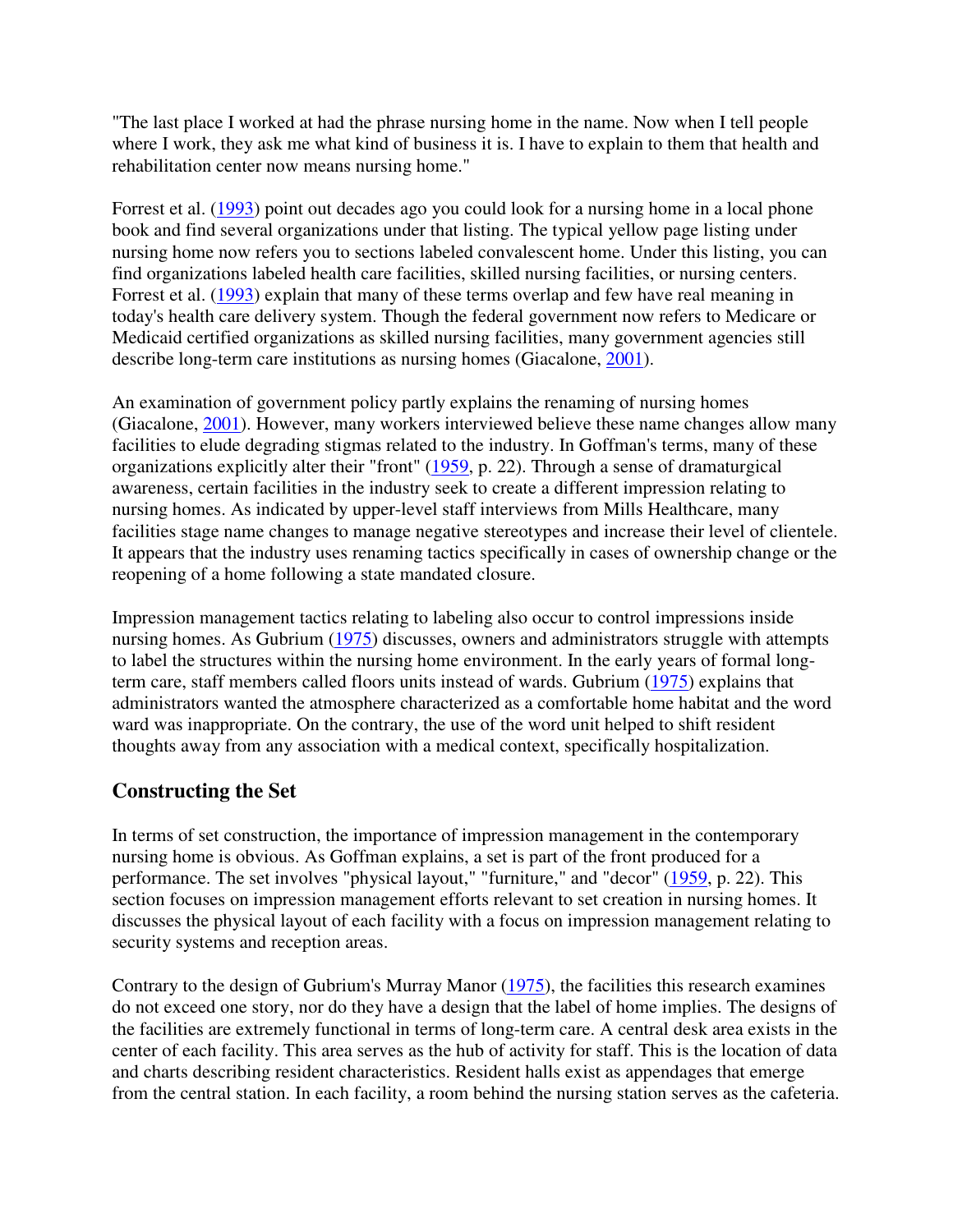The kitchen is located in close proximity to this room. Staff offices are on halls connected to the center of the structure.

Each facility provides an image of protection with a security system. A box with buttons assigned a numerical value is located on doors leading to the outside grounds of the facility. With these systems in place, the impression is given that access to the home is limited without the correct code. In terms of the front stage, staff interviews indicate that the systems exist to keep individuals out. After providing an entrance code to a family member, a certified nursing aide at South Haven Estates once exclaimed,

"We can't just let anyone in here! You know, we have to make sure everyone is safe. It may seem stupid to punch those numbers every time you come in, but it is important."

Once relationships with inhabitants of each facility developed, we realized clients believe the systems exist to keep them confined. One South Haven Estates resident believed she was being held against her will. She was living on her own when she attempted to retrieve a slipper from under her bed. She stated that as she bent over, she heard her back "snap." With an injury impairing independent living, her son desired nursing supervision. Her injury healed while she was in South Haven Estates, but she said her son had not mentioned returning home. In turn, this resident reported feelings of discomfort. Specifically, she "felt trapped and missed friends."

In addition to impressions of protection, more signs of set construction relate to social areas that resemble middle-class living rooms. There is often foliage, a television, and several comfortable chairs in this area. Goffman classifies these areas as a "dressed up room" that reminds individuals of the outside world (1961, p. 102). As Goffman (1963) points out, individuals often try to fight off discreditable reputations leading to stigmas. This room is another example in this work that indicates an organizational attempt to combat institutional stigmas. It creates the impression of an environment where aging residents are not confined by medical problems, but watch world events unfold on television and socialize with peers. Regardless, the manipulation of the physical environment in nursing homes indicates intentional set construction. It allows a nursing home to create an image of secure elder care paradise in which residents merely relax in the grasp of retirement. However, staff and resident narratives imply a different reality. To counter the explicit discussion of backstage happenings, often members of the top staff intentionally direct employees to only provide favorable information to others.

# **Staging Talk**

Based on observations, staff meetings in nursing homes involve multiple components. General issues discussed at daily meetings include a census of the residents, an examination of progress notes relating to critical care patients, a count of decubiti, a computation of residents on psychotropic drugs, and unresolved complaints. In addition, upper level staff members use these meetings to deal with concerns oriented toward administrative functioning problems.

As discussed by Gubrium (1975), addressing administrative functioning problems involves the examination of resident care plans. For example, immobile residents require frequent rotations in bed so decubiti, also known as bedsores, do not form. In Stanville Nursing Home, one resident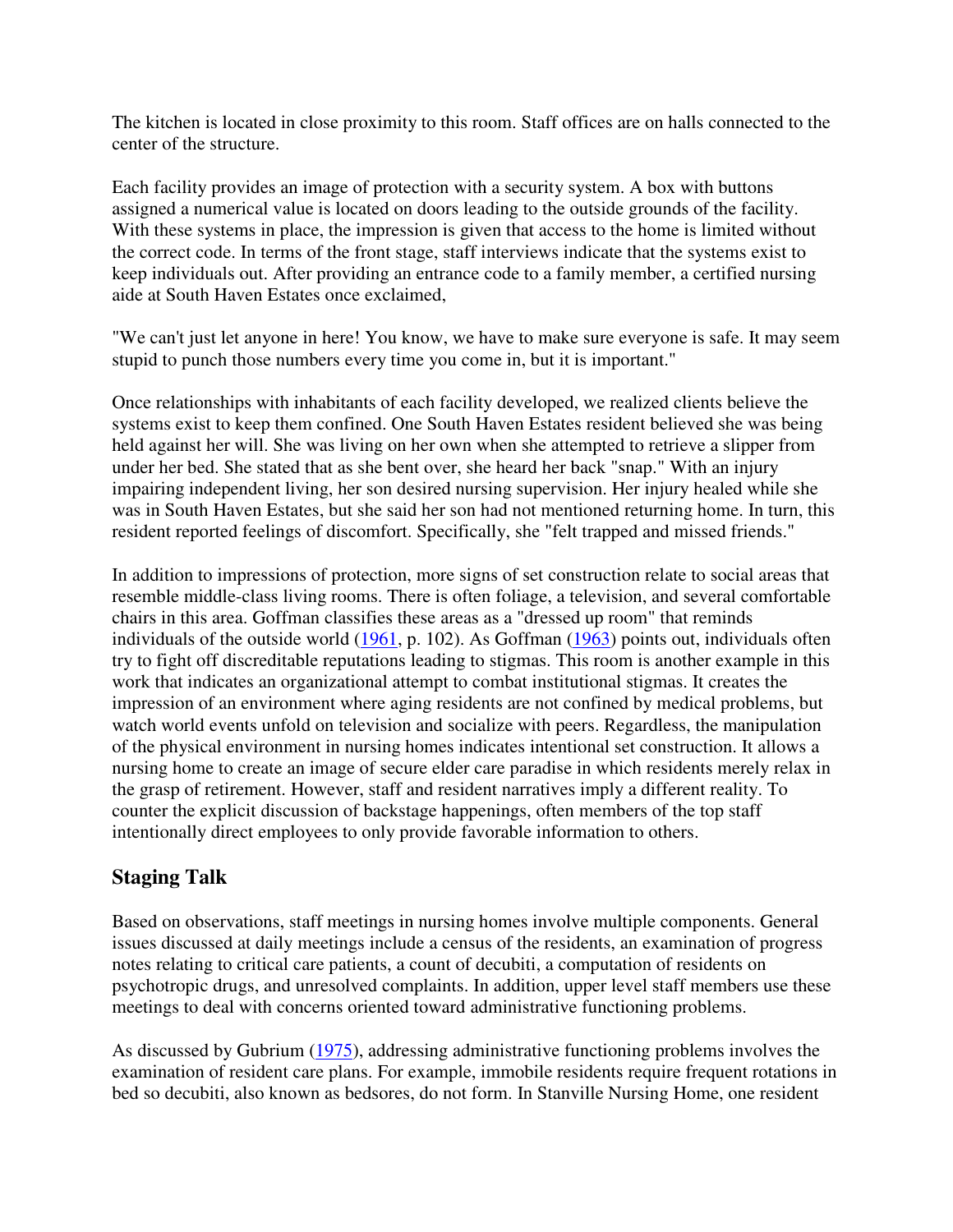had not been rotated frequently. She developed a bedsore on her heal that evolved into gangrene. Doctors amputated her leg because of decay. Her grandson stated,

"There is no reason some of the nursing staff did not realize something was wrong. The smell that went along with her rotting skin filled the room for weeks. My family asked about the smell several times. I don't know why they did not do something instead of spending all of their time covering it up."

Regardless of functioning problems, based on observations at Mills Healthcare it appears that the primary role of staff meetings involves the executive director managing excuses for potential problems in the organization. This process fits into Goffman's (1959) notion of staging talk - what to present the audience during a performance. It involves conversations of organizational dirty work that is "cruel" and "degrading" but necessary for the development of a positive impression (Goffman, 1959, p. 44). In terms of nursing homes, the social service director at Mills Healthcare continuously had problems with money delegated by the front office for cigarettes. One resident's money disappeared. The executive director quickly told the social service director,

"Call the family and tell them that Mr. Wallace has been smoking more than usual and that he needs more money each month to keep up his habit. Maybe they won't ask any questions. If they do, tell them to call me."

In another instance at Mills Healthcare, a nursing aide brought a Halloween mask to work to frighten other employees. A nurse checking vital signs in the room of a frail resident did not know the aide was hiding behind a door preparing to scare her. The executive director stated,

"The aide jumped out at Louise and nearly scared her to death. She threw her hands in the air and fell back on Ms. Tabby's legs. We soon found out that Ms. Tabby had several breaks in her leg bones."

The executive director admitted erroneously failing to discipline the aide. She implemented the impression management tactic of staging talk. She attempted to organize conformity in relation to stories at the staff meeting the following day. The plan was to present the damage as the result of a fall. The family was not fooled by the disguise created for this potential problem and a lawsuit followed. The use of staging talk often influences the actions of employees outside of staff meetings. Specifically, certain staff members have the ability to redefine social interaction.

## **Rewriting the Script**

An important member of the administrative staff in a nursing home is the activity director. The activity director assures clients and residents that living in a nursing home environment is advantageous. Specifically, the activity director plans events designed to hinder resident social disengagement. At Mills Healthcare, the first author worked for the activity director for several months. The activity director had recently gained an undergraduate degree in social work and began employment at Mills Healthcare. While observing at Mills Healthcare, she never obtained the required license for her position. This did not stop her from participating in the image creation inherent in the Mills Healthcare system.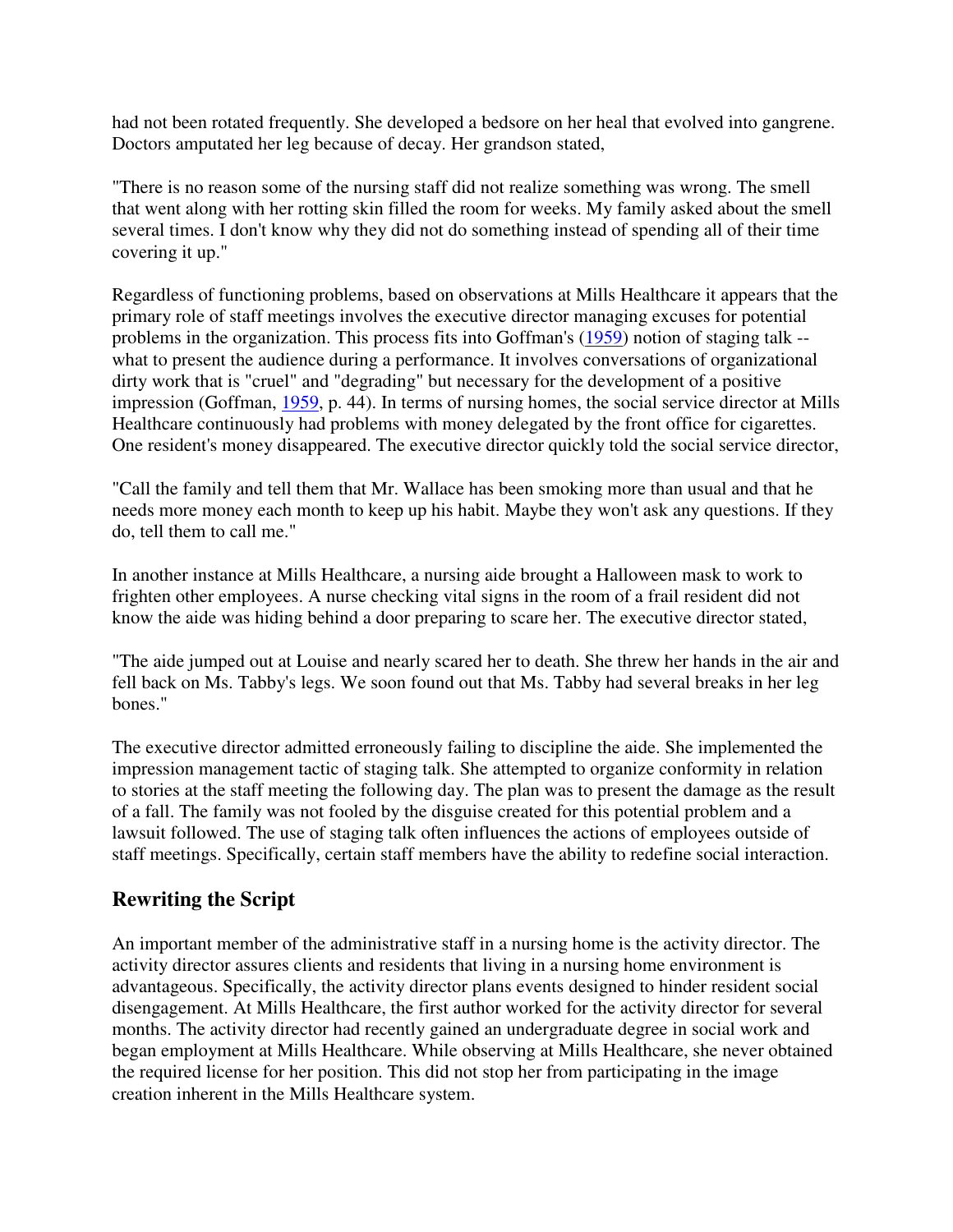As previously mentioned, the activity director controls recreation in the home. When residents are absent during activities, the activity director's job is to explore resident decisions for truancy. This process involves visiting isolated individuals and filling out a programming form. Programming forms explain reasons for continuous lack of participation in activities from a resident's perspective. While at Mills Healthcare, it was common for programming forms to reflect images that counter illusions of nursing homes as palaces of paradise. For example, residents reported that they disapproved of the activity director and that the home did not offer an adequate variety of recreation.

Upon returning negative reports to the activity director, she would state that resident replies were not satisfactory. She stated that clients should try to "give the correct answers." During the period the state survey team was scheduled to visit the home, the first author recorded a negative response given by a resident on a programming form. The activity director examined the response and stated, "I will dispose of these improper programming forms and fill out some *correct* forms for the files." She distorted resident views of nursing home life by rewriting the script they had provided.

The process of rewriting scripts helps to maintain dramaturgical facades of consistent social interaction. This ensures that state inspectors will interpret satisfactory views of the nursing home during the examination of facility files. Another practice related to rewriting the script includes orders given by upper level administration that imply that lower level staff should provide special attention to coherent residents. As described by the Mills Healthcare activity director, if you keep the "ones who know what goes on happy" they will give positive reports to state survey teams looking for deviations from Health Care Financing Administration regulations.

### **Conclusions**

With predicted increases in the elderly population, there will be an escalating need to focus on social interaction in long-term care. One thing long-term care environment analysts have frequently dealt with is the nursing home (Diamond, 1992; Gubrium, 1975; Paterniti, 2000). Previous qualitative studies focusing on nursing homes reveal multiple levels of social reality, but fail to address issues of impression management. This article provides a unique view of nursing home interaction to enhance previous studies. It illustrates the presence of dramaturgical awareness in nursing homes at the organizational level.

The findings of this analysis add to dramaturgical research in that they critically examine social interaction from perspectives relating to front stage and backstage regions. However, there are ways that they specifically build on literature focusing on impression management in organizations. First, the findings show that nursing homes are organizations that use impressions to pull in prospective clients for an increase in revenue. Monetary gain is not a paramount motive for all actors in the for-profit facilities examined, but certain individuals in these organizations seem to be driven by a profit oriented organizational logic. Second, the findings reveal that impression management can assist in the deception of state organizations monitoring specific industries. Again, it is possible that the organizational logic of for-profit nursing homes influences staff member activity. In relation to deception, it influences unethical activity in order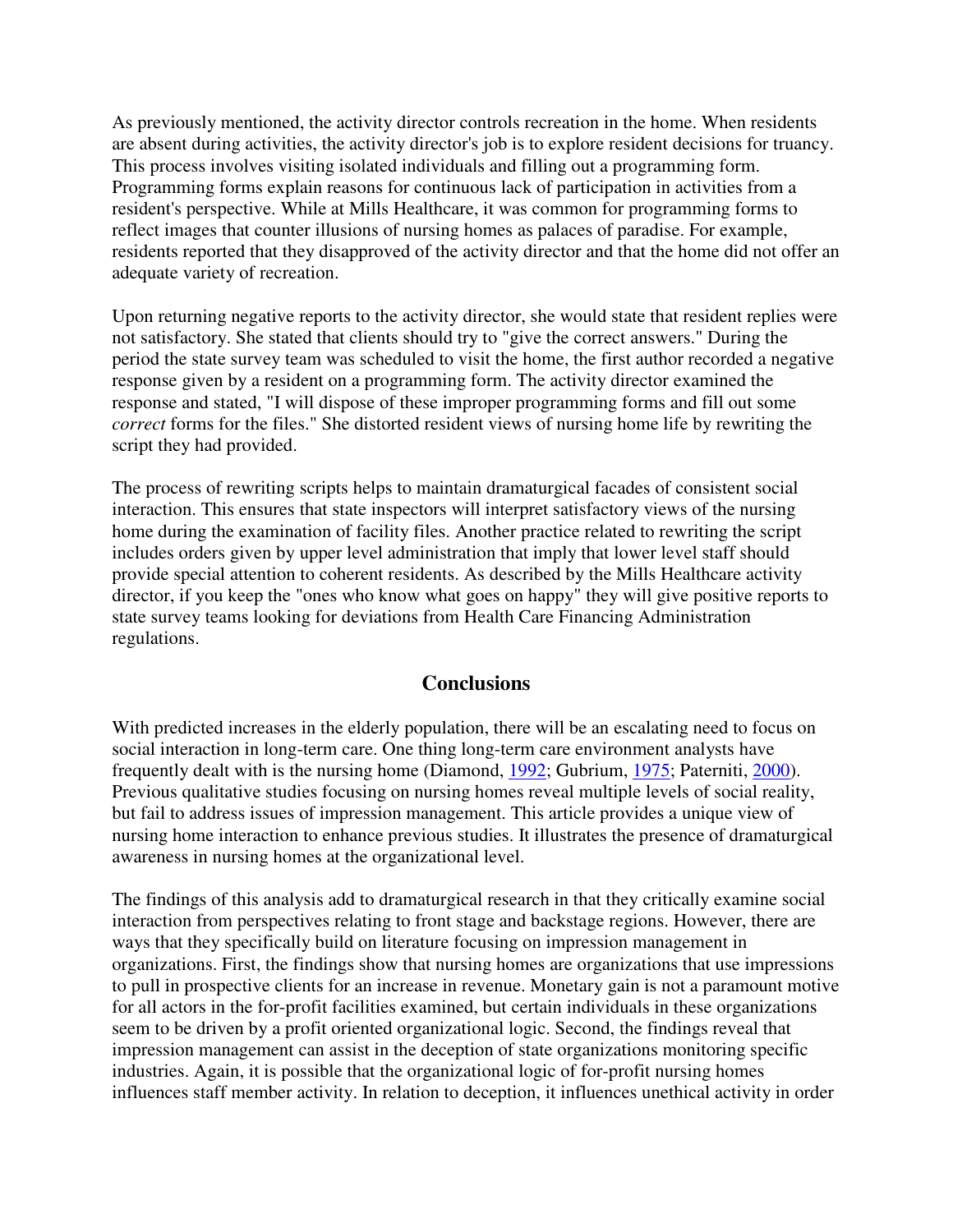for the organization to avoid penalties from state agencies. Regardless, the overall findings suggest that image creation does exist in nursing home settings to overcome negative stigmas relating to the organizational environment.

## **Limitations of the Study**

A major limitation of this study involves its focus on for-profit facilities. An understanding of impression management tactics in for-profit nursing homes is clearly essential to literature pertaining to organizational interaction; however, research should also consider impression management tactics used by nonprofit facilities.

A related limitation involves the sampling methods used. Problems involving generalizability exist with the use of purposive sampling. However, we felt the use of purposive sampling was necessary in order to target specific types of facilities close to the researchers. This allowed for convenient, yet intensive research environments. As Lincoln and Guba (1985) contend, the use of concentrated, qualitative observations can outweigh the use of diluted generalizations provided by other methodological paradigms.

Another limitation of this research concerns the conceptual framework used. For example, some analysts believe the dramaturgy is too simplistic. They insist that everyday life is not the same as theater (see for example Ryan, 1978; Wilshire, 1982). However, supporters of dramaturgy stand firm on its place as a legitimate form of social thought (see Burke, 1945; Combs & Mansfield, 1976; Manning, 1982; Perinbanayagam, 1982). As Brissett and Edgley (1990) explain, many social scientists still see dramaturgy as a "long sought clear window into human reality" (p. 32).

# **Directions for Future Research**

Researchers need to examine impression management in multiple long-term care environments. Consider the popularity of new services for the elderly such as adult day care, home health care, and assisted living (Riekse & Holstege, 1996). Though organizations such as these may not provide intensive supervision for the aged, they are still in competition with the nursing home industry. It is possible that they could be using impression management techniques similar to those discussed in this analysis.

In addition, if organizational logics focusing on monetary gain and deceptive activity influence actions in for-profit nursing homes, it may be essential to focus on ritualized practices in these facilities (see Knottnerus, 1997). Unaware to staff, taken-for-granted actions routinely performed in for-profit nursing homes may provide a script for action that promotes deviant behavior in the name of financial earnings. An analysis of these practices would not only be beneficial to the field of dramaturgy, but to a field such as organizational deviance as well.

## **References**

 Berg, B. (1995). *Qualitative research methods for the social sciences* (2nd ed.). Boston: Allyn & Bacon.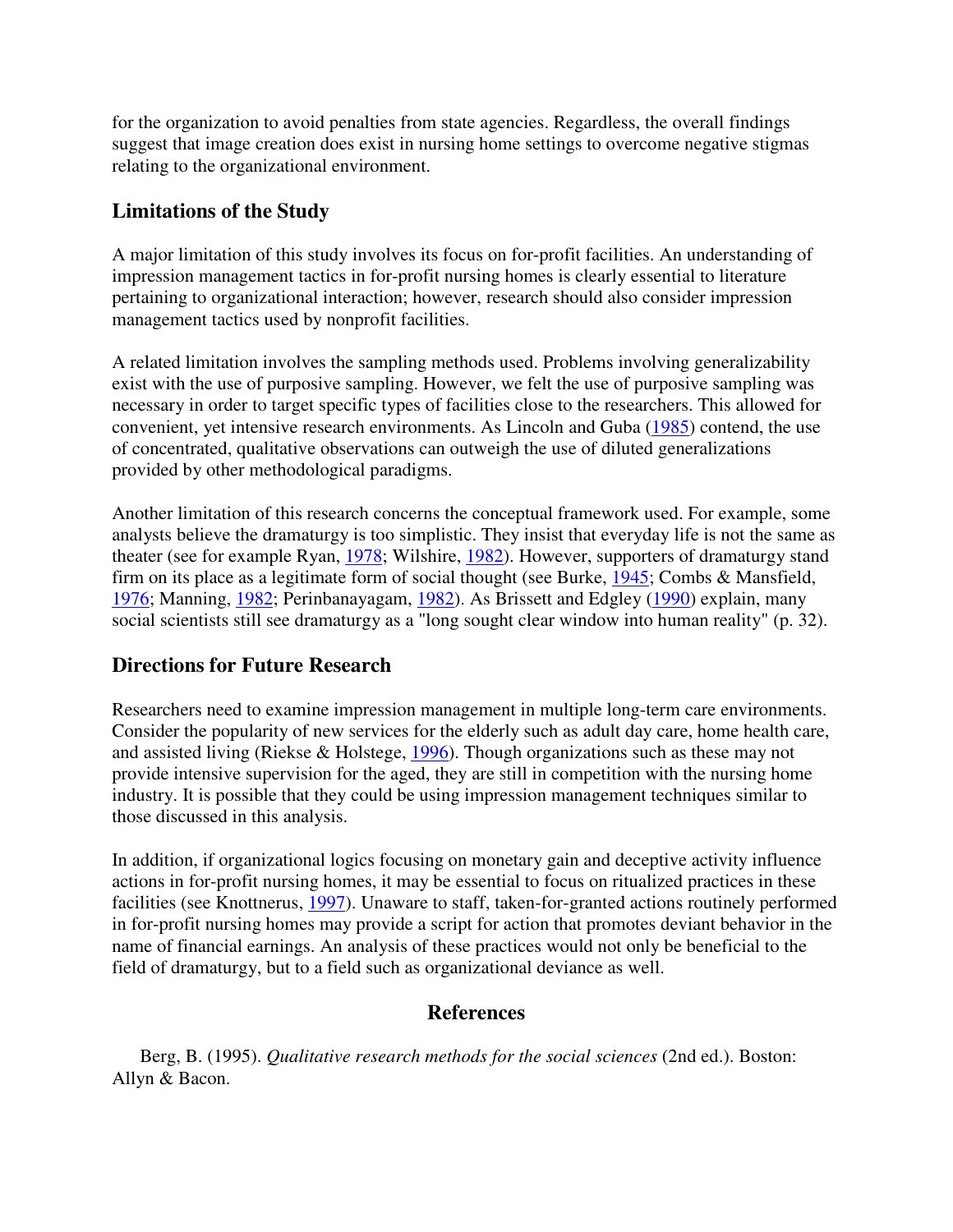Boles, J., Davis P., & Tatro, C. (1983). False pretense and deviant exploitation: Fortuntelling as a con. *Deviant Behavior, 4*, 375-394.

 Booth-Kewley, S., Rosenfeld, P., & Edwards, J. (1992). Impression management and selfdeceptive enhancement among Hispanic and non-Hispanic white Navy recruits. *The Journal of Social Psychology, 132*, 323-329.

 Brissett, D., & Edgley C. (Eds.). (1990). *Life as theater: A dramaturgical sourcebook* (2nd ed.). New York: Aldine de Gruyter.

Burke, K. (1945). *A grammar of motives*. New York: Prentice Hall.

 Cochran, L. (1986). *Portrait and story: Dramaturgical approaches to the study of persons*. New York: Greenwood.

 Combs, J. E., & Mansfield, M. (1976). *Drama in life: The uses of communication in society*. New York: Hastings House Publishers.

 Diamond, T. (1992). *Making gray gold: Narratives of nursing home care*. Chicago: University of Chicago Press.

 Foner, N. (1994). *The caregiving dilemma: Work in an American nursing home*. Berkley, CA: University of California Press.

 Forrest, M. B., Forrest C., & Forrest, R. (1993). *The complete nursing home guide*. Dallas, TX: Taylor Publishing Company.

 Gabrel, C. (2000). An overview of nursing home facilities: Data from the 1997 National Nursing Home Survey. *Advanced Data for Vital and Health Statistics No. 311*. Hyattsville, MD: National Center for Health Statistics.

Giacalone, J. (2001). *The U.S. nursing home industry*. Armonk, NY: M.E. Sharp.

Goffman, E. (1959). *The presentation of self in everyday life*. New York: Doubleday.

Goffman, E. (1961). *Asylums*. Chicago: Aldine Publishing Company.

Goffman, E. (1963). *Stigma*. Englewood Cliffs, NJ: Prentice-Hall, Inc.

Gubrium, J. F. (1975). *Living and dying at Murray Manor*. New York: St. Martin's.

 Gubrium, J.F. (1993). *Speaking of life: Horizons of meaning for nursing home residents*. New York: Aldine de Gruyter.

 Haas, J., & Shaffir, W. (1977). Taking on the role of doctor: A dramaturgical analysis of professionalization. *Symbolic Interaction, 5*, 157-203.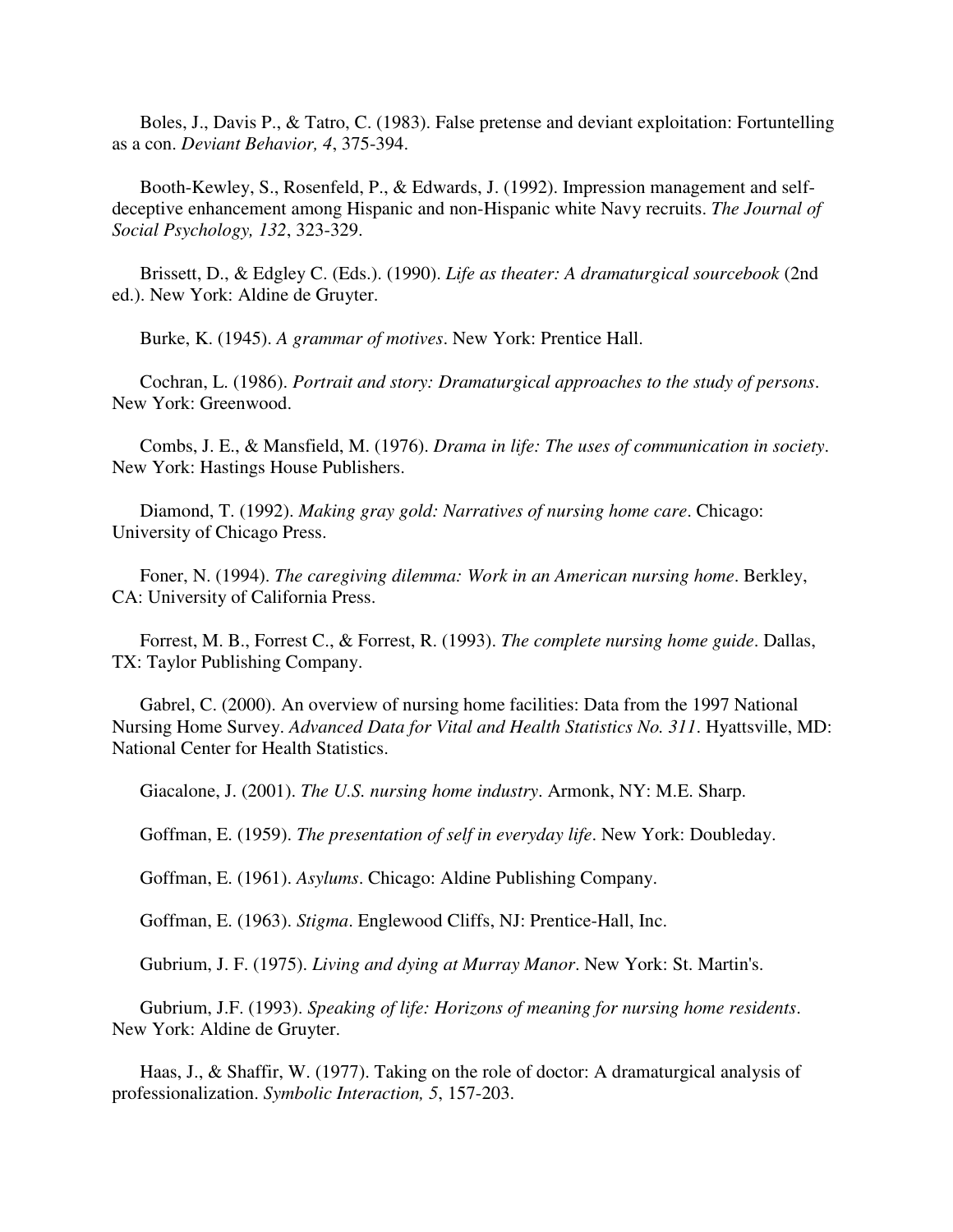Hare, A. P. (1985). *Social interaction as drama: Applications from conflict resolution*. Beverly Hills, CA: Sage.

 Hare, A. P., & Blumberg, H. (1988). *Dramaturgical analysis of social interaction*. New York: Praeger.

Harre, R. (1979). *Social being: A theory for social psychology*. Oxford: Basil Blackwell.

 Harrington, C., & Carrillo, H. (1999). The regulation and enforcement of federal nursing home standards, 1991-1997. *Medical Care Research & Review, 56*, 471-494.

 Henderson, J. N. (1981). Nursing home housekeepers: Indigenous agents of psychosocial support. *Human Organization, 40*, 300-305.

 Hess, J. L. (1976, January 12). News analysis: Nursing homes show progress. *New York Times*, p. 32.

 Holstein, J. A., & Gubrium, J. (2000). *The self we live by*. New York: Oxford University Press.

 Hooghiemstra, R. (2000). Corporate communication and impression management - new perspectives: Why companies engage in corporate social reporting. *Journal of Business Ethics, 27*, 55-68.

 Kane, R. A., & Kane, R. (1987). *Long-term care: Principles, programs, and politics*. New York: Springer.

 Kayser-Jones, J. (1981). *Old, alone, and neglected: Care of the aged in Scotland and the U.S*. Berkley, CA: University of California Press.

 Kemper, P., & Murtaugh, C. (1991). Lifetime use of nursing home care. *New England Journal of Medicine, 324*, 595-600.

 Knottnerus, J. D. (1997). The theory of structural ritualization. *Advances in Group Processes, 14*, 257-279.

 Kolb, D. (1985). To be a mediator: Expressive tactics in mediation. *Journal of Social Issues, 41*, 11-25.

Lincoln, Y., & Guba, E. (1985). *Naturalistic inquiry*. Newbury Park, CA: Sage Publications.

 Lyman, S. M., & Scott, M. (1975). *The drama of social reality*. New York: Oxford University Press.

 Maines, D. (1977). Social organization and social structure in symbolic interactional thought. *Annual Review of Sociology, 3*, 235-259.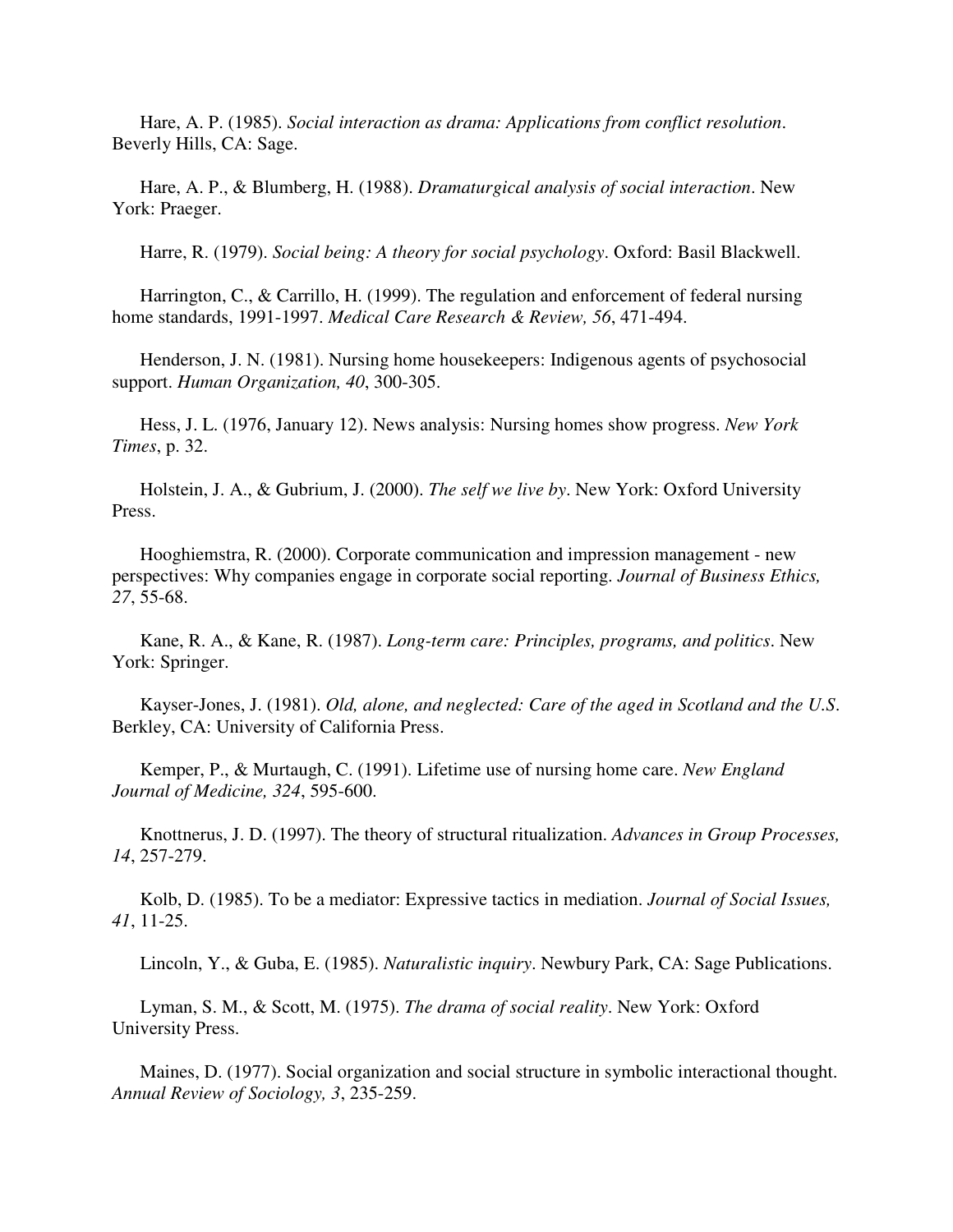Manard, B., Kart C., & Gils, D. (1975). *Old-age institutions*. Lexington, MA: Lexington Books.

 Manning, P. K. (1982). Producing drama: Symbolic communication and the police. *Symbolic Interaction, 5*, 223-241.

 Mendelson, M. (1974). *Tender loving greed: How the incredibly lucrative nursing home industry is exploiting America's old people and defrauding us all*. New York: Alfred Knopf.

 National Center for Health Statistics. (2000). *National nursing home survey: 1995*. Hyattsville, MD: National Center for Health Statistics.

 O'Brien, M. (1989). *Anatomy of a nursing home: A new view of residential life*. Owings Mills, MD: National Health Publishing.

 Paterniti, D. A. (2000). The micropolitics of identity in adverse circumstance: A study of identity making in a total institution. *Journal of Contemporary Ethnography, 29*, 93-119.

 Perinbanayagam, R. S. (1982). Dramas, metaphors, and structures. *Symbolic Interaction, 5*, 259-276.

 Powers, B. (1988). Social networks, social support, and elderly institutionalized people. *Advances in Nursing Science, 10*, 40-58.

Riekse, R., & Holstege, H. (1996). *Growing older in America*. New York: McGraw-Hill.

 Ryan, A. (1978). Maximizing, moralizing, and dramatizing. In C. Hookway & P. Petit (Eds.), *Action and interpretation: Studies in the philosophy of the social sciences* (pp. 65-81). Cambridge: Cambridge University Press.

 Savishinsky, J. S. (1991). *The ends of time: Life and work in a nursing home*. New York: Bergen & Garvey.

 Sahyoun, N., Pratt, L., Lentzner, H., Dey, A., & Robinson, K. (2001). The changing profile of nursing home residents. *Aging Trends No. 4*. Hyattsville, MD: National Center for Health Statistics.

 Shield, R. R. (1988). *Uneasy endings: Daily life in an American nursing home*. New York: Cornell University Press.

 Strahan, G. (1997). An overview of nursing homes and their current residents: Data from the 1995 National Nursing Home Survey. *Advanced Data for Vital and Health Statistics No. 280*. Hyattsville, MD: National Center for Health Statistics.

Townsend, C. (1971). *Old age: The last segregation*. New York: Grossman Publishers.